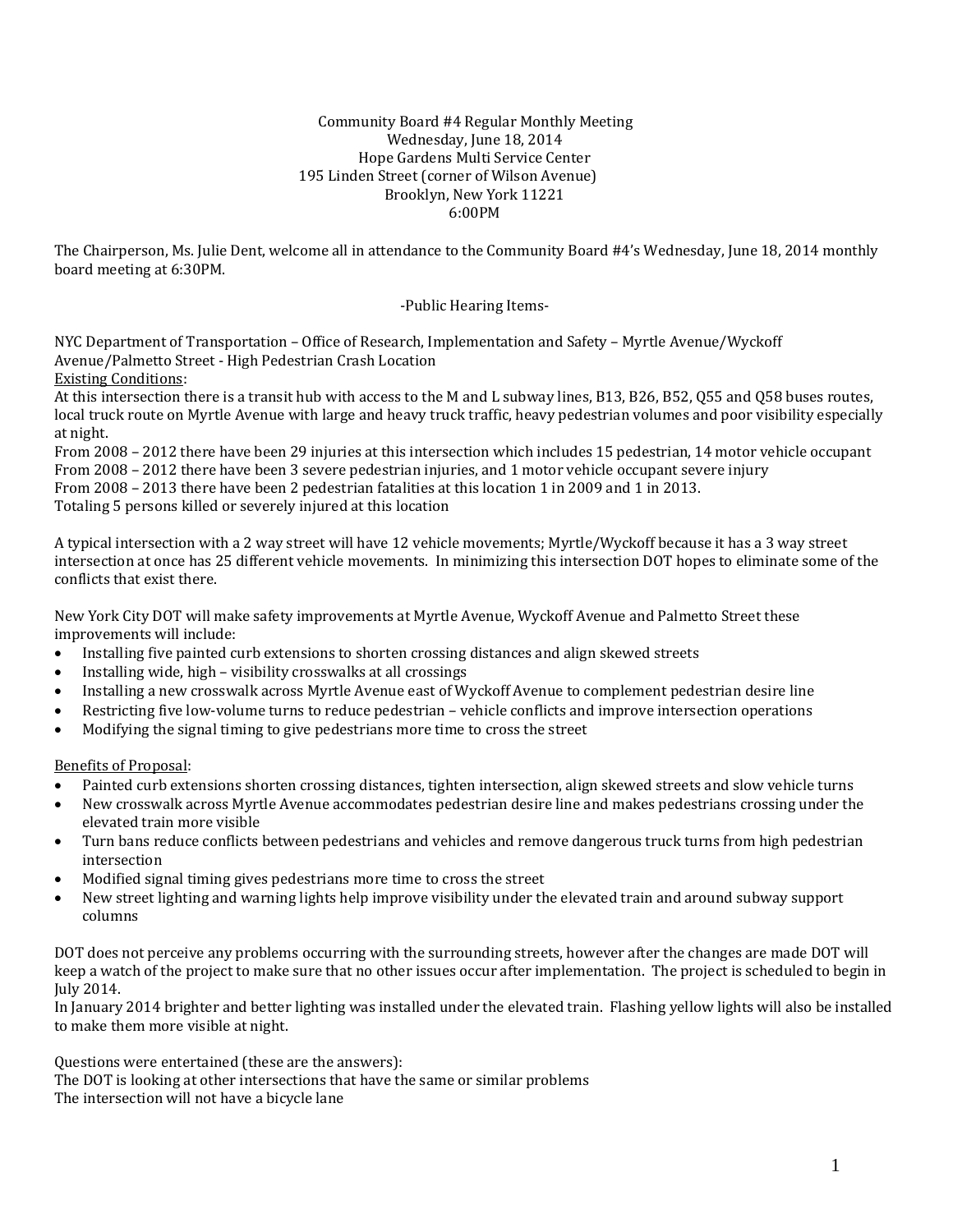### Turn bans DO NOT affect MTA bus operations

The taxi stand on Palmetto Street off Wyckoff Avenue near KFC/across from the bus stop is not an official taxi stand and they might need to relocate, this will allow more parking to be available. The New York City Department of Transportation will look into it. 

The Chairperson concluded the public agenda and thanked the Department of Transportation for giving their presentation to the Community and board.

The Chairperson, Ms. Julie Dent welcomed all to the June  $18<sup>th</sup>$ , 2014 Brooklyn Community Board #4 Meeting. The Board will be off for summer break during the July and August months. Please remember that the board may be compelled to call an emergency meeting if there is a need. Should that be the case a quorum will be required in order to conduct official business also the meeting must be a public one.

# **Roll Call: 6:38PM** 34 members present constituting a quorum.

Ms. Dent asked for the acceptance of the agenda with any necessary corrections. Ms. Mary McClellan moved to accept the agenda as written. It was second by Ms. Martha Brown. All board members present were in favor.

# **Chairperson's Report, Ms. Julie Dent: 6:42PM**

Ms. Dent asked that the Elected Officials and /or their representatives to introduce themselves and state their respective address and telephone numbers.

1) Kevin Worthington Representing NYC Councilmember Antonio Reynoso, 244 Union Avenue, 718-963-3141

# Representative from City, State or Federal Agencies:

- 1) Deputy Inspector Tasso, 83<sup>rd</sup> Pct. Commanding Officer, 480 Knickerbocker Avenue, 718-574-1697
- 2) Maggie Mangual Wyckoff Heights Medical Center -Positive Health Management Program, 342 Stanhope Street, Prevention Health Manager, 718-508-4669, mmangual@wyckoffhospital.org
- 3) Boniface WeWe, Brooklyn Public Library, Washington Irving Branch, 360 Irving Avenue, 718-682-7387

Ms. Dent welcomed the newly appointed board members.

- Newly Appointed Board Members:
- Ms. Jewells Chambers
- Ms. Hafeeza Anchrum
- Mr. Kenneth Belkin
- Ms. Sheila Jackson
- Mrs. Evadne George
- Mr. Christopher Graham

Each new board member will receive a set of By-Laws and Committee descriptions which will assist them in the selection of joining the committees of their choice. Board members are asked to pick at least two committees to serve on.

On Wednesday June 25, 2014 a Community Board Swearing-In Ceremony and Community Board Orientation Workshop will take place at Brooklyn Borough Hall at 209 Joralemon Street. This session will be open to all board members however attendance is mandatory for all new members.

The Borough President's Office has produced the list of Community Board members with expiring terms for 2015-2016. Currently the board has 46 members with 4 vacancies within the  $37<sup>th</sup>$  Council District. Anyone interested in joining the board should contact the Brooklyn Borough President's Office at 718-802-3800 and request a Community Board Membership Application. 

The NYC Council passed a resolution in support of allowing 16 and 17 years olds to serve on their local community boards. This resolution throws city support behind Albany legislation that would amend the City Charter and Public Officers Law to let teens become full voting members of their boards.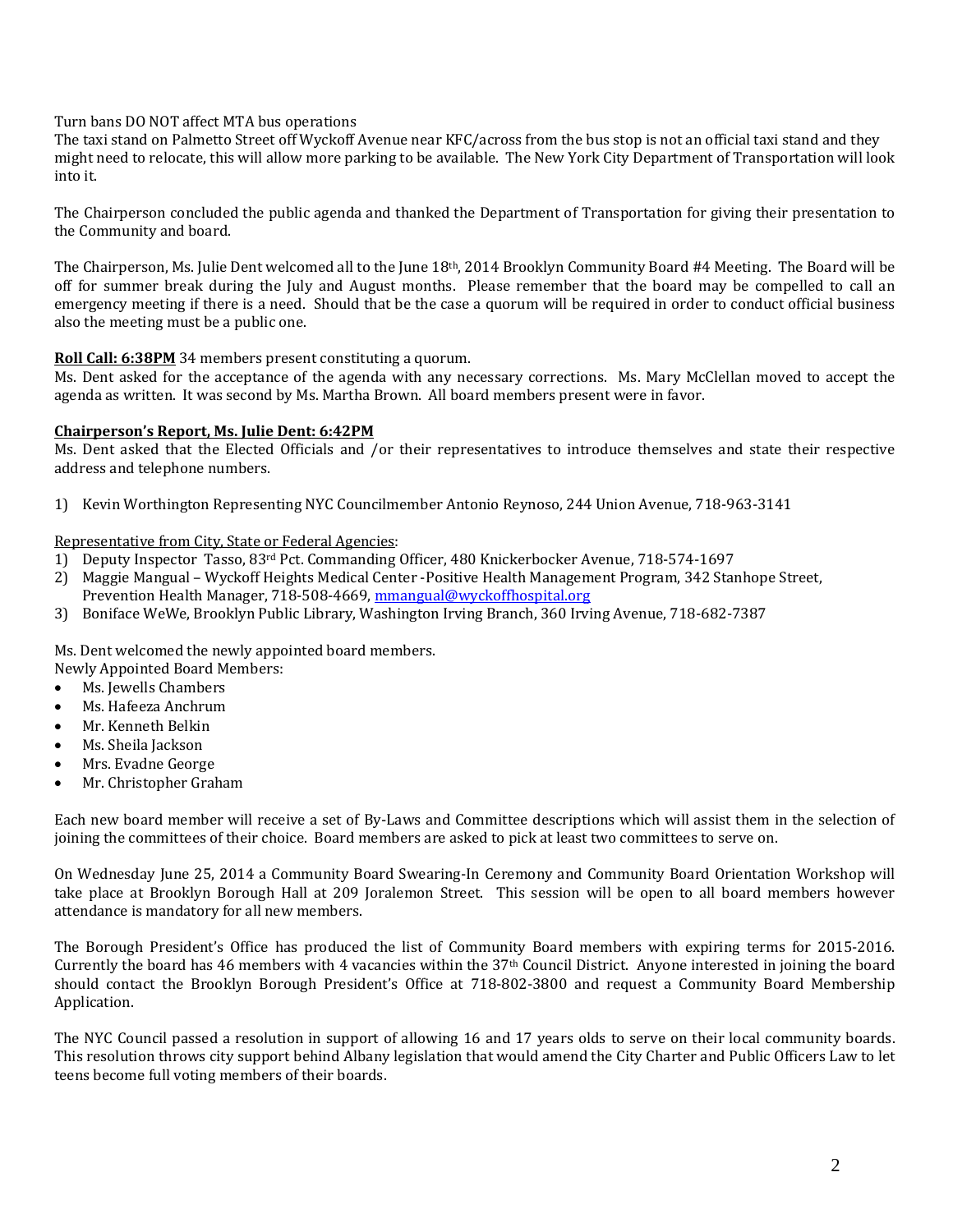#### US-EPA Wolff - Alport Chemical Company - Update

The EPA is in the process of securing a contractor to perform remedial investigation and a feasibility study. The purpose for the investigation is to determine the nature and extent of contamination at the sites and the potential risks to humans and wildlife from the site contaminants.

The purpose of a feasibility study is to identify and evaluate the cleanup alternatives.

All questions should be directed to Ms. Cecilia Echols - Community Involvement Coordinator at 212-637-3678 or echols.cecilia@epa.gov 

L.I.F.E. (Labor and Industry for Education) Audrey Johnson Learning Center, 272 Moffat Street (between Knickerbocker and Wilson Avenues) and the John Coker Early Learn Center, 1375 Bushwick Avenue (corner of Decatur Street) are enrolling children 3 to 5 years of age. Free HEADSTART and U.P.K., Creative Curriculum, Nutritious Meals, Family Services and Certified Teachers, etc. Audrey Johnson Learning Center: 718-574-0130; John Coker Early Learn Center: 718-452-1414

#### **District Manager's Report, Ms. Nadine Whitted: 7:03PM**

The Community Board has concluded ten months for this session and the year 2014 is at the half-way point. As noted by the Chairperson Ms. Dent the summer recess is upon us, however the Community Board's Office will remain open.

The Shape-Up Bushwick 2 event was cancelled due to the rain. The Board thanked all of those who attended and help prepare for the festivities. A special thanks is extended to the Bogopá Food Corporation (Food Bazaar), Wyckoff Heights Medical Center, Kraupner's Pharmacy and to the 1199 HEP.

Wyckoff Heights Hospital, 1199 HEP and Kraupner's Pharmacy together donated 600 healthy sandwiches for the event. The Bogopá Food Corporation supplied over \$1,200 which was spent at the Food Bazaar store on fresh fruit, water, healthy snacks for over 300 residents.

Ms. Whitted thanked all of the board members as well as the Civic and Religious Committee and the Health, Hospital & Human Services Committee for the time and effort and encouragement that they did to make the day a success.

We wish to thank all of the community partners who were on track to join in on the second Shape-Up Bushwick Event. The health and wellness of the total community is something that the board takes seriously. Our effort to promote good health runs from health nutritious snacks to instruction youngsters how to stay safe should a fire occur in the home. Health and wellness takes on many forms and together with the following community partners we were prepared for an awesome day. Next vear's event will have a rain-day destination.

A special thanks to the Explores and the 83<sup>rd</sup> Precinct because whenever we call them they are there.

Community Partners: Positive Health Management - Wyckoff Heights Medical Center **IMPACT@** Grand Street Settlement Audrey Johnson Learning Center **and Center and Center Center Center** *Center <b>Center Center <b>Center <i>Center Center Center Center Center Center Center Center Center Center* NYC Commission on Human Rights Brooklyn Botanic Gardens Office of Early Childhood DA Kenneth P. Thompson NY Grenadiers Cadets Corp. Ridgewood Bushwick Senior Citizen Council Inc. **FDNY** El Puente Educated Little Monsters AmeriPlan USA NYC Department of Aging and the state of the state of the state of the state of the state of the state of the state of the state of the state of the state of the state of the state of the state of the state of the state of Kreative Kare Day Care Center, Inc. Weill Cornell Medical College NYPD Walgreens BMCI/Bushwick Community Partnership Brooklyn Public Library H.R.A. CERT AVON, Inc. Office of the NYS Comptroller The Salvation Army and the state of the Salvation Army and the Salvations of the Salvations of the Salvations of the Salvations of the Salvations of the Salvations of the Salvations of the Salvations of the Salvations of t ITAN (It Takes A Neighborhood) Youth & Young Adult Empowerment Metro Plus Health First Wyckoff Heights Hospital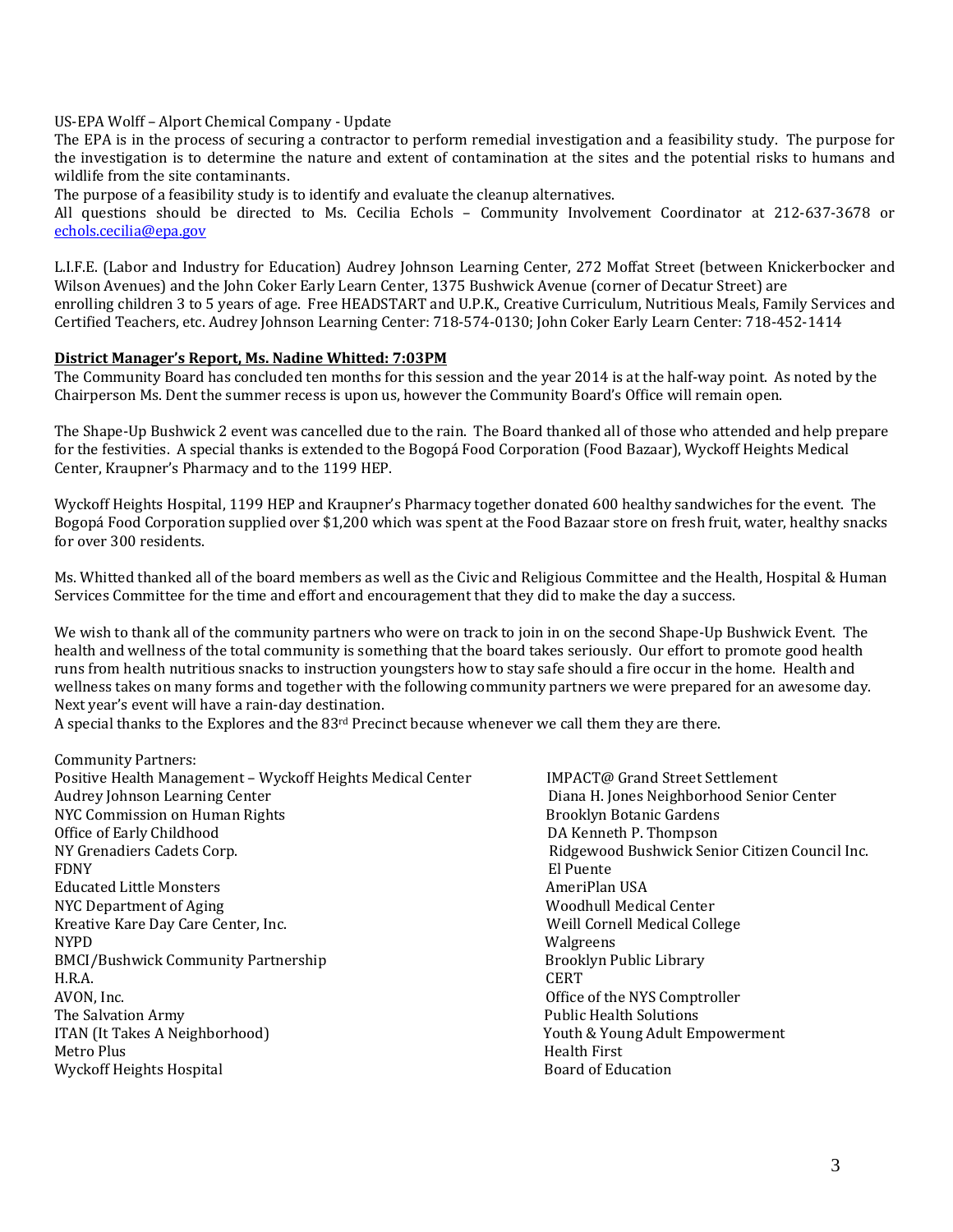The Public Safety Committee will host a meeting to review NYS Liquor Authority requests that was recently received. Please allow the committee to submit recommendations to the state on behalf of Community Board #4 in this instance; otherwise these recommendations cannot be rendered until after the September 2014 meeting of Community Board #4.

A letter will be sent to the district's elected officials with respects to the moratorium on the expansion of new SLA requests in the district. The letter will request that the Elected Officials work with the Community Board so that a feasible plan can be developed to halt the influx of bars and restaurant with liquor licenses request in the residential districts in the community. Being that most if not all of the commercial/industrial space in the district have been sold up, there have been an increase of applications requesting a restaurant/bar license in the residential district of the community.

The City of New York and the Taxi and Limousine Commission (TLC) is pleased to announce that in August 2014 a second issuance of 6,000 new Street Hail Livery permits will be available for purchase to qualified TLC licensees. The second year of the Street Hail Livery program follows a successful first round in which all 6,000 of the permits authorized were sold and over 5,200 Green Boro-Taxis are now on the road in New York City.

Street Hail Livery Permits allow livery cab drivers and owners to provide street hail service to hailing passengers in Northern Manhattan, Brooklyn, Queens, Staten Island and the Bronx. Street Hail Livery cabs are not permitted to do street hail in Manhattan below East  $96<sup>th</sup>$  Street and West  $100<sup>th</sup>$  Street or at the airports. Boro Taxis can accept passengers that hail from the street and prearranged taxi request from their affiliated base. Furthermore, Boro Taxis have features similar to yellow taxicabs, which include meters, credit card readers, GPS locators and distinguished vehicle markings. Participation from forhire vehicle operators is completely voluntary. If a car service wishes to continue performing only prearranged service, it can do so. Car services that are interested in affiliated Boro Taxi vehicles need to apply for a separated license. For more information or questions visit the TLC's website at www.nyc.gov/tlc Email: TLCEXTERNALAFFAIRS@TLC.NYC.GOV or by phone at 212-676-1137

Kings County District Attorney - Kenneth P. Thompson – Immigration Fraud Unit: Created to assist, educate and protect people against fraud as there are individuals and businesses that prey upon immigrants to defraud and exploit. Immigrant Fraud Unit Helpline: 718-250-3333, Email: IFU@BrooklynDA.org or visit the DA's office at: 350 Jay Street, 16<sup>th</sup> Floor, Brooklyn, NY 11201. Walk-ins are welcome from 9AM to 4PM, Monday – Friday. To submit an online COMPLAINT FORM and for more information visit www.BrooklynDA.org

The DA's office will hold a forum so that young people can understand how the system works, either for them or against them. The forum may take place in September 2014.

Ms. Whitted wished all a happy and safe summer vacation and she will see everyone back in September 2014.

# **Old Business: 7:20PM**

Mr. V. Villamar: Thanked the 83<sup>rd</sup> Police Dept. for doing such a nice job in noise pollution control in the residential area. He also thanked the  $83rd$  Pct. for taking care of the oil that is spilled in the street by people working on cars.

Mr. Robert Camacho thanked the Chairperson of the of the Public Safety Committee, Ms. Barbara Smith for her and the committee's hard work as they work along with the 83<sup>rd</sup> Pct. The 83<sup>rd</sup> Community Council Meeting is held every third Tuesday of the month at the 83<sup>rd</sup> Precinct.

# **Announcements: 7:25PM**

Community Board Orientation Workshop: Brooklyn Borough Presidents Eric L. Adams invites you to a Swearing-In Ceremony and Community Board Orientation Workshop for Brooklyn Community Board Members at Brooklyn Borough Hall, 209 Joralemon Street, Brooklyn, NY 11201, Wednesday, June 25, 2014 Attendance at the workshop is required for new members

New York City Council Member Antonio Reynoso will host a Mobile Office: Are you having problems getting through to a city agency? Do you need assistance getting repairs in your apartment or building? Our Constituent Services are here to help at our Mobile Office! At St. Joseph's Church, 1080 Willoughby Avenue, Sunday, June 22, 2014 at 2PM.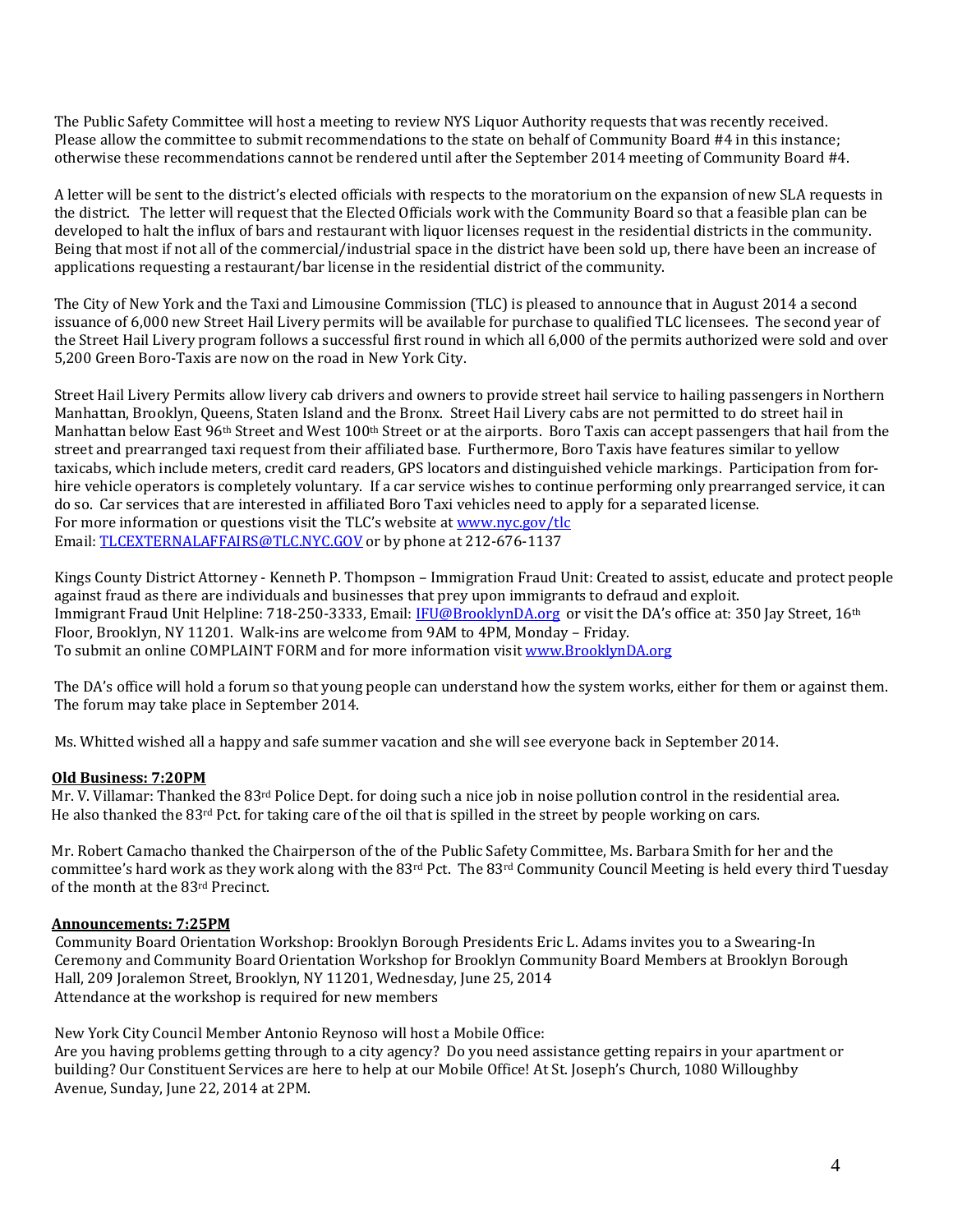Ms. Summer Rayne Oakes: Good Eggs delivers 100% to local groceries. Order online from the best local farmers & food Makers and your groceries will be picked and prepped to order. Your groceries can be delivered to your door or they can be picked up for free at convenient Brooklyn locations. For more information log on to www.Goodeggs.com

Follow the 83<sup>rd</sup> Precinct on Twitter!

To create an account: Go to http://twitter.com and find the sign up box or go directly to https://twitter.com/signup Enter your full name, email address and a password Click Sign up for Twitter On the next page, you can select a username (usernames Debra Medina: Fighting for tenants' rights! Running for the 18<sup>th</sup> District Senate

Brandon Zwagerman: Silent Barn & Medium Rare Present Subterraneo 18 a series of alt-Latin music from Brooklyn July 10<sup>th</sup> – Guarco, Salt Cathedral August 14<sup>th</sup> - Bauscabulla, Helado Negro 603 Bushwick Avenue, 8PM, \$8, all ages are welcomed 

Andrew McFarland: Make Music New York's Block Party, Saturday, June 21st at 11am to 7pm, located at Stanwix Street and Jefferson Street. There will be two stages of Live Music, family friendly games, activities and arts and crafts.

Ms. Lucia Mattox: Achievement First Charter School: Enroll at AF North Brooklyn Prep Elementary Now enrolling students for first grade classes for 2014-15 AF Core Values - Respect, Enthusiasm, Achievement, Citizenship, and Hard Work Parent Orientation: Tuesday, June 10<sup>th</sup> at 5:45-8pm, 200 Woodbine Street between Central & Wilson Avenues For more information call 347-471-2690 or email: NorthBrooklynPrep@achievementfirst.org to learn how to enroll

St. Nicks Alliance: Do you want to get a work permit? Do you want to learn English or get your HSE? Register for the upcoming semester ongoing enrollment. Prepare for the High School Equivalency Diploma Suitable programs while working or raising a family Master the English Language Service available to ALL IMMIGRANTS 16-31 age groups FREE or Low – cost English or HSE classes All consultations are confidential! Day or Evening hours to accommodate your schedule! Call to schedule an appointment or for more information:  $718-302-2057$  ext. 203, 790 Broadway,  $2<sup>nd</sup>$  Floor, Brooklyn, NY 11206, www.stnicksalliance.org Fax# 347-381-3208

CAMBA'S Night at the Ballpark Join CAMBA for a feel-good double play: Helping New Yorkers in need and watching Brooklyn's best baseball. Thursday, July 24, 2014 at 7PM, MCU Park, 1904 Surf Avenue, Brooklyn Purchase tickets online at CAMBA.org/Cyclones, for more information contact Claudia Dymond: 718-287-2600 ext. 20321 or at claudiad@camba.org

CAMBA in Community District 4:

1) Broadway House Women's Shelter: Working in partnership with NYC Dept. of Homeless Services, CAMBA provides temporary emergency housing in a safe and supportive environment for over 165 adult single women who experience psychiatric illness, substance abuse and other challenges.

2) 880 Willoughby: CAMBA provides permanent and affordable housing and support services for 99 formerly homeless and low-income working individuals.

For more information contact Caitlyn Brazill at 718-287-2600 x 20305 or email: caitynb@camba.org Learn more at www.CAMBA.org

CAMBA Provides FREE legal services to low-income and working poor residents of Brooklyn and Staten Island Consumer Law, Domestic Violence, Foreclosure Prevention, Housing and Immigration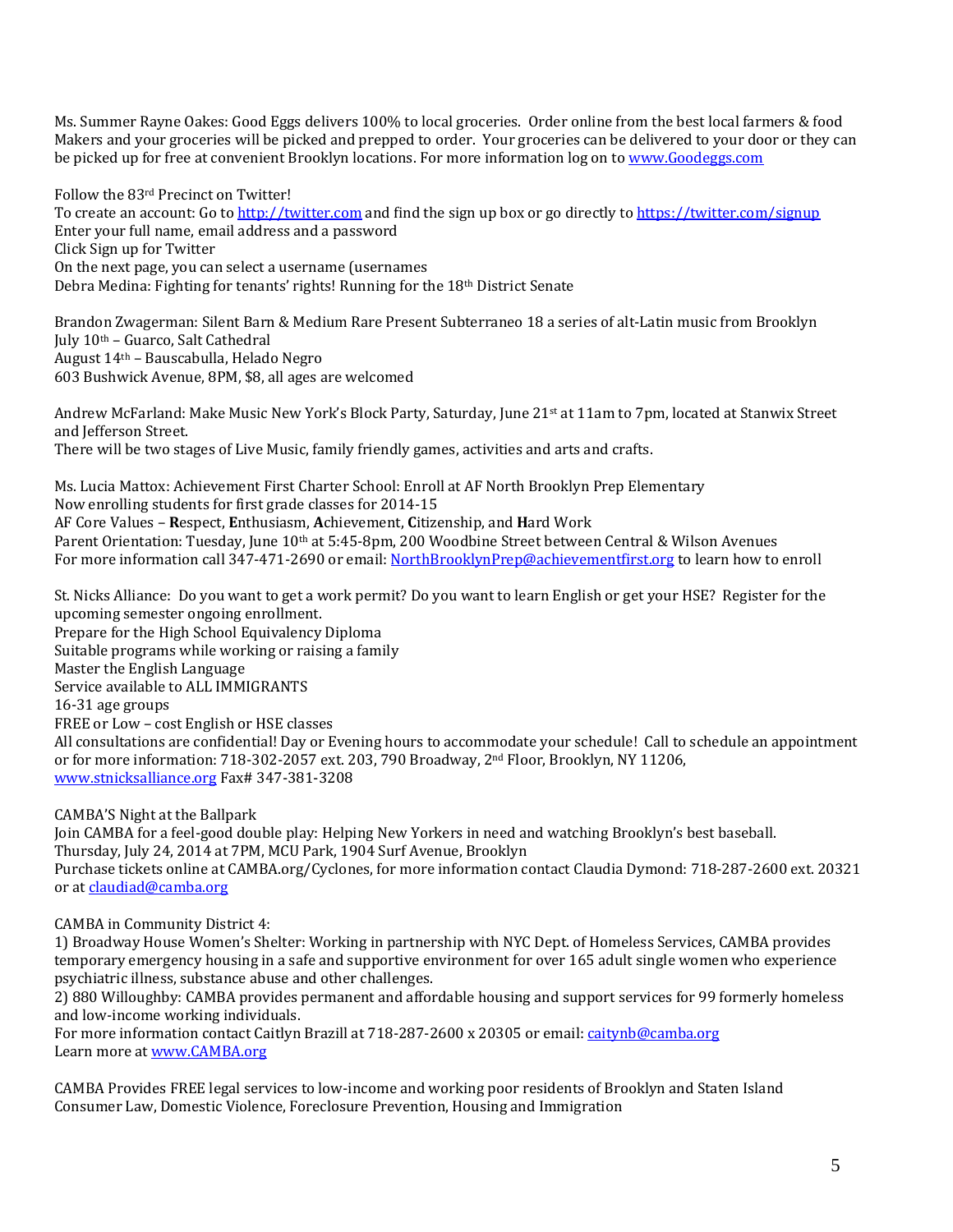Learn more at www.CAMBA.org

National Night Out Against Crime: Come join the  $83<sup>rd</sup>$  Precinct and your neighbors to help build a stronger and safer community. 

When: Tuesday, August 5<sup>th</sup> 2014 at 5:30pm-9:30pm. Location: Maria Hernandez Park (Knickerbocker Ave. and Suydam Street) There will FREE BBQ, Giveaways, Cellphone & Bicycle Registration For more information contact the 83<sup>rd</sup> Precinct Community Affairs Office at 718-574-1697

Patrol Borough Brooklyn North Harmony Day Picnic: Come join us for good fun and games, Thursday, July 10, 2014 at 11am to 3pm. Location: Herbert Von King Park, 670 Lafayette Avenue, between Tompkins & Marcy (confines of the  $79th$ ) Precinct) 

Ridgewood Bushwick Respite Center (RRSCC): The Center is designed to assist families of the elderly in maintaining their loved ones at home by providing Caregivers with temporary relief from their 24 hour responsibilities. Eligible clients must be age 60 and over and under the care of a medical doctor.

The program offers the following services:

Social Adult Day Care - available Monday - Friday from either 9AM to 4PM or 10AM to 5PM.

Overnight Care – is available from one night up to two or three weeks at a time, as scheduling allows.

1175 Gates Avenue, Brooklyn, NY 11221 for more information call 718-443-1903, Fax# 718-443-1926

REWARD up to \$1,000 for information leading to the arrest and conviction of persons possessing or distributing fireworks. Fireworks are illegal: The New York City Police Department urges you to celebrate safely on July  $4<sup>th</sup>$ . If you use fireworks, you or someone else can get seriously hurt. If you have fireworks you can be ARRESTED, your car can be confiscated or your business can be closed.

Concerned citizens can anonymously report the delivery, sale or storage of fireworks. Call 311 to provide information / call 911 for crimes in progress

Keighbay Kotee the founder and director of the Bushwick Film Festival: 7-10 seats are available for High School Students that are 

interested in the Arts and filmmaking. The summer youth program will start on July 7<sup>th</sup> and end on August 3<sup>rd</sup>. Training is free

and the use of the equipment is free.

Evelyn Cruz representing Congresswoman Nydia Velazquez:

Two weeks ago there was a voting on Appropriation Bill: The bill will affect housing/transportation and education.

Because of the Budget Control Act there will be more funding cuts and this will impact Bushwick and other Districts.

\$100 million will be cut from the Housing Capital Funds for public housing

\$40 million will be cut from Led Paint Hazardous Reduction Program

\$27 million will be slashed from a program that helps people living with AIDs

\$300 million will be cut from the Home Investment Partnership Grant

The Republicans are leading Congress in Washington and they are leaning more to the right and less towards urban communities. 

Congresswoman Velazquez is looking to see how she can increase funding because as poverty increases, less people will be working, resulting in less jobs which will cause more stress on families and this will impact families and children.

Evelyn Cruz also presented two Congressional Certificates to two board members: Certificate of Special Recognition for Outstanding and Valuable Service: 1) Ms. Mary McClellan 2) Ms. Elvena Davis. She thanked them for their hard work on the Shape-Up Bushwick Parade and she thanked them for their public service to the community. 

Debra Medina was born and raised on the south side of Williamsburg. Ms. Medina has been an organizer for 28 years, fighting for tenants' rights. She is now running for the  $18<sup>th</sup>$  District Senate.

Kevin Worthington representing Councilman Antonio Reynoso: Rezoning of Bushwick